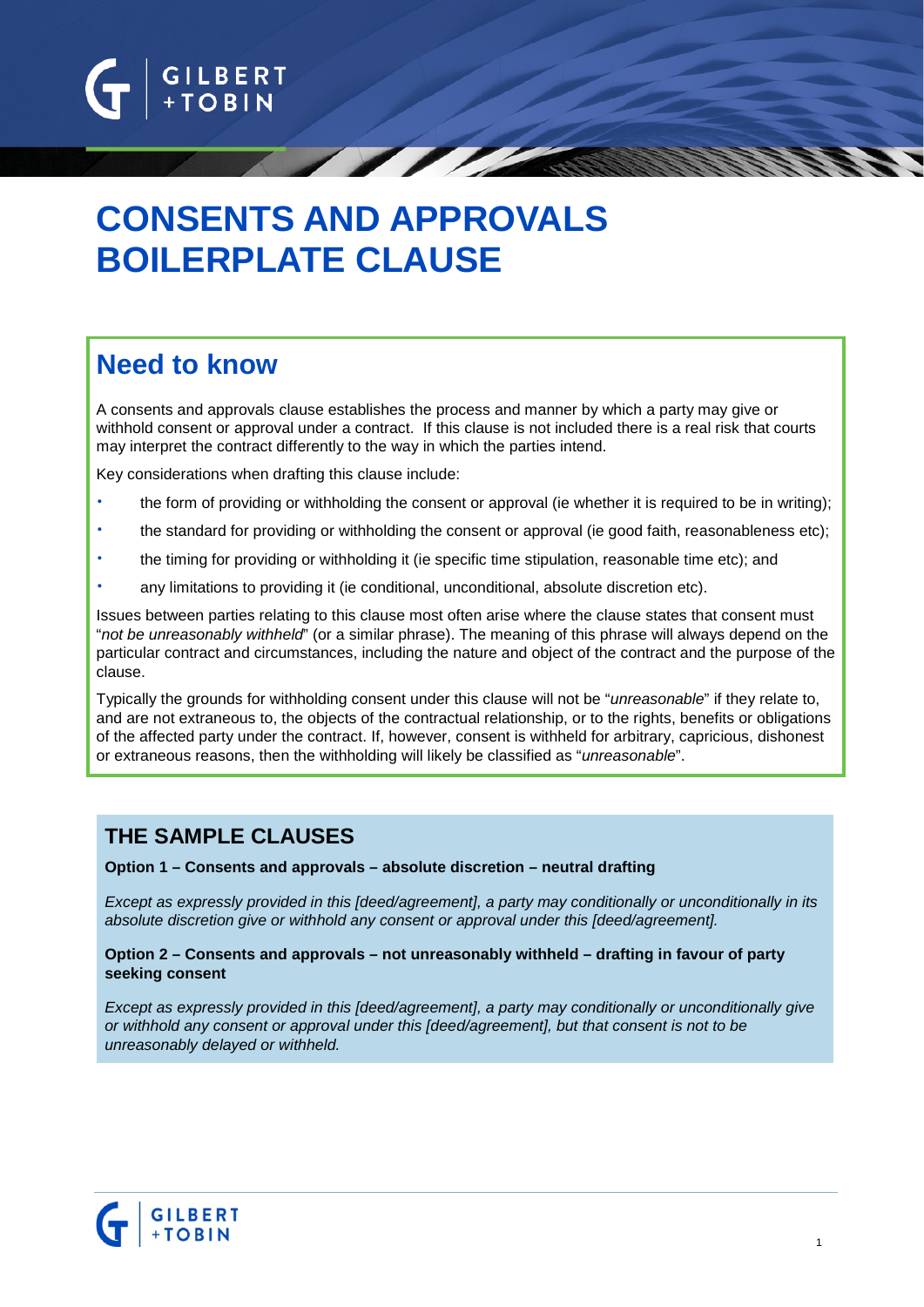# **1 What is this clause and why is it used?**

Contracts often require one party to obtain the consent or approval of another party to the contract before taking a particular step. A consents and approvals clause is used to clarify and govern the manner by which a party can give or withhold consent or approval under a contract.

## <span id="page-1-0"></span>**1.1 Why is this clause important?**

Where a contract is silent on the manner in which consent or approval may be provided, there is a real risk that courts may interpret the contract differently to the way in which the parties intend.

Presently there is uncertainty in Australian law about whether an implied duty of good faith attaches to a party's exercise of its powers under a contract and, if it does, how this duty is implied. [1](#page-5-0) Until the High Court specifically examines this area of law, it is not possible to conclusively say whether an implied duty of good faith may be excluded by contract. Nevertheless, the weight of authority at this point suggests that an express exclusion of the duty is likely to negate its application.<sup>[2](#page-5-1)</sup>

Generally speaking, the inclusion of a consents and approvals clause will substantially mitigate the risk of arguments being raised about implied terms and standards applicable to the provision (or withholding) of consent under a contract. Its inclusion provides a clear indication of the parties' intention about the standard of performance and process they wish to govern the provision of consent under the contract and to safeguard against consent being capriciously withheld or to reserve a party's right to withhold it in their absolute and unfettered discretion.

With this in mind, and to ensure that the appropriate position is adopted, it is imperative that you consider your client's commercial objectives prior to including either sample clause in a contract (ie, is your client more likely to be the provider of consent (option 1) or the seeker of consent (option 2), and does the sample clause need to be tailored further to suit your client and the transaction contemplated by the contract).

# **1.2 What is typically included?**

A consents and approvals clause generally includes:

- specific details about the decision-making process, including which factors the party giving consent may or must take into account and whether reasons are required to support their decision;
- the nature of the consent (ie whether it is conditional);
- the form of the consent (ie whether it is required to be in writing);
- the duration for determining whether to provide consent and the consequence, if any, of not providing it within a required timeframe;
- implications, if any, of further performance of the contract if consent is not obtained; and
- representations or warranties that consent has already been obtained, is obtainable or is unnecessary, in specified circumstances.

# **2 Specific standards**

A consents and approvals clause typically specifies the standard of behaviour to be applied to the decision-making process including:

- whether there is a prohibition on a party acting unreasonably (ie "*… consent must not be unreasonably withheld*". If this phrase is included in the contract "*unreasonable behaviour*" may be challenged (including both unreasonable decisions and any unreasonable delay in making a decision). If, however, it is not included a party has no general obligation to behave reasonably); or
- whether the discretion is absolute (ie, consent is provided "*in [Party X's] absolute discretion*"). That is, the named party has unfettered and complete / sole discretion to decide whether or not they wish to provide consent or approval.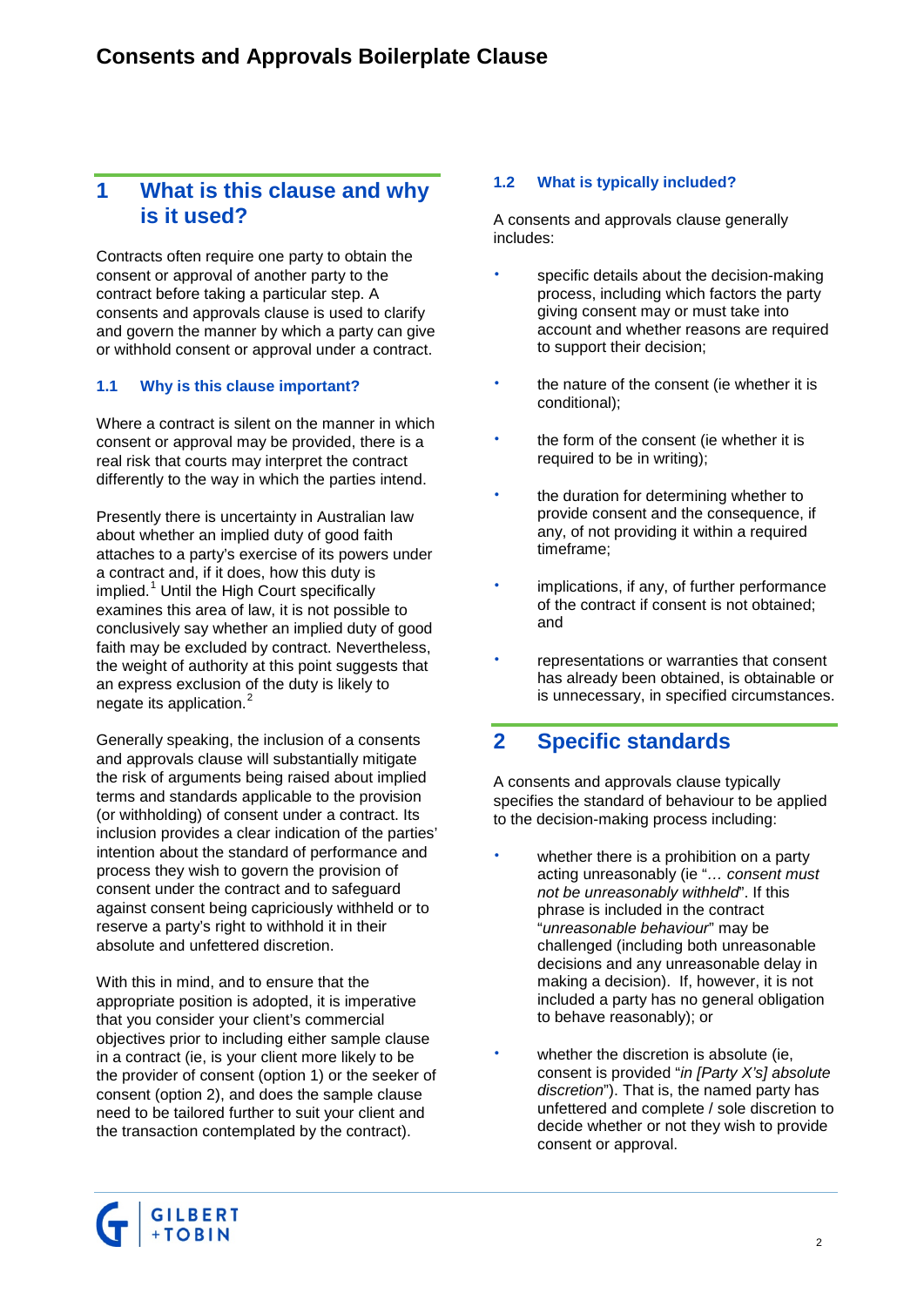## **2.1 Unfettered / absolute / sole discretion**

Contractual discretion can apply in a broad range of contexts including, for example, discretion as to whether or not to exercise a power or right and, most relevantly here, whether or not to provide consent or approval.

Where a discretion given to a party in a contract is intended to be unfettered, the discretion is generally expressed to be exercisable by that party in its "absolute discretion" (or sole / complete / exclusive discretion).

Courts have found that the expression "absolute discretion" generally means what it says. For example the New South Wales Court of Appeal, in *Topfelt v State Bank of NSW*, [3](#page-5-2) said that the words "absolute discretion" are words of 'emphasis and surplusage' and that they convey the intention that a party's discretion is 'theirs and theirs alone'.<sup>[4](#page-5-3)</sup> However, the phrase must always be construed in light of the contract as a whole. **[5](#page-5-4)** In *Railways, Commissioner for v Avrom Investments Pty Ltd*, [6](#page-5-5) the court held, although the lessor had an "absolute discretion" to approve or disapprove plans for a hotel on land subject to a lease, the discretion was qualified by subsequent wording in the contract that required the lessor to exercise its discretion "reasonably".

## **Relationship between clauses conferring "***absolute discretion***" and good faith**

Generally, if a consent power is exercised for an improper purpose, arbitrarily, capriciously or unreasonably, the exercise of that power is deemed invalid.<sup>[8](#page-5-7)</sup> There are, however, some exceptions to the rule.

For instance, Hammerschlag J held, in *Solution 1 Pty Ltd v Optus Networks Pty Ltd, [9](#page-5-8)* that an implied term of good faith was inconsistent with the contract in question (ie which contained an express termination for convenience provision that allowed Optus to terminate the contract for "*any reason and at any time*" in its "*absolute discretion*"). In that case the court held, unless expressly excluded or inconsistent with other terms of the contract, parties are under an implied obligation to act in good faith when exercising their contractual powers.<sup>[10](#page-5-9)</sup> The court held that Optus was under no obligation to act in good faith in exercising the right to terminate and



## **2.2 Requirement to act reasonably**

Disputes about the meaning of this clause most commonly arise where the consent or approval must "*not be unreasonably withheld*."

Consent or approval clauses that include this phrase are most often disputed in leasing contracts and other real property transactions. There has, however, been judicial support for extending those authorities to a wider commercial context. Recent appellate authorities emphasise that the meaning of the phrase ("*not be unreasonably withheld*" and those like it), depends in each case on the particular contract and circumstances, including the nature and object of the contract and the purpose of the clause. These authorities are discussed briefly below.

# *Leading High Court authority*

The leading High Court authority is *Secured Income Real Estate (Australia) Ltd v St Martins Investments Pty Ltd* (**Secured Income**).*[12](#page-5-11)* In Secured Income, a contract for the sale of land provided that all leases of the premises after the contract's execution (prior to settlement) must be approved by the purchaser, where such approval must not be "*capriciously or arbitrarily withheld*".

Mason J (with whom Gibbs, Stephen and Aickin JJ agreed) held that "*arbitrarily*" connotes "*unreasonably*" in the sense that what was done was done "*without reasonable cause*," and doubted whether "*capriciously*" added anything further.<sup>[13](#page-5-12)</sup> On the issue of what constituted "*unreasonableness*" in this context, his Honour adopted an earlier statement of Walsh J that "*the reason for refusal must be something affecting the subject matter of the contract which forms the relationship between the landlord and the tenant, and not something extraneous and dissociated from the subject matter of the contract*."[14](#page-5-13)

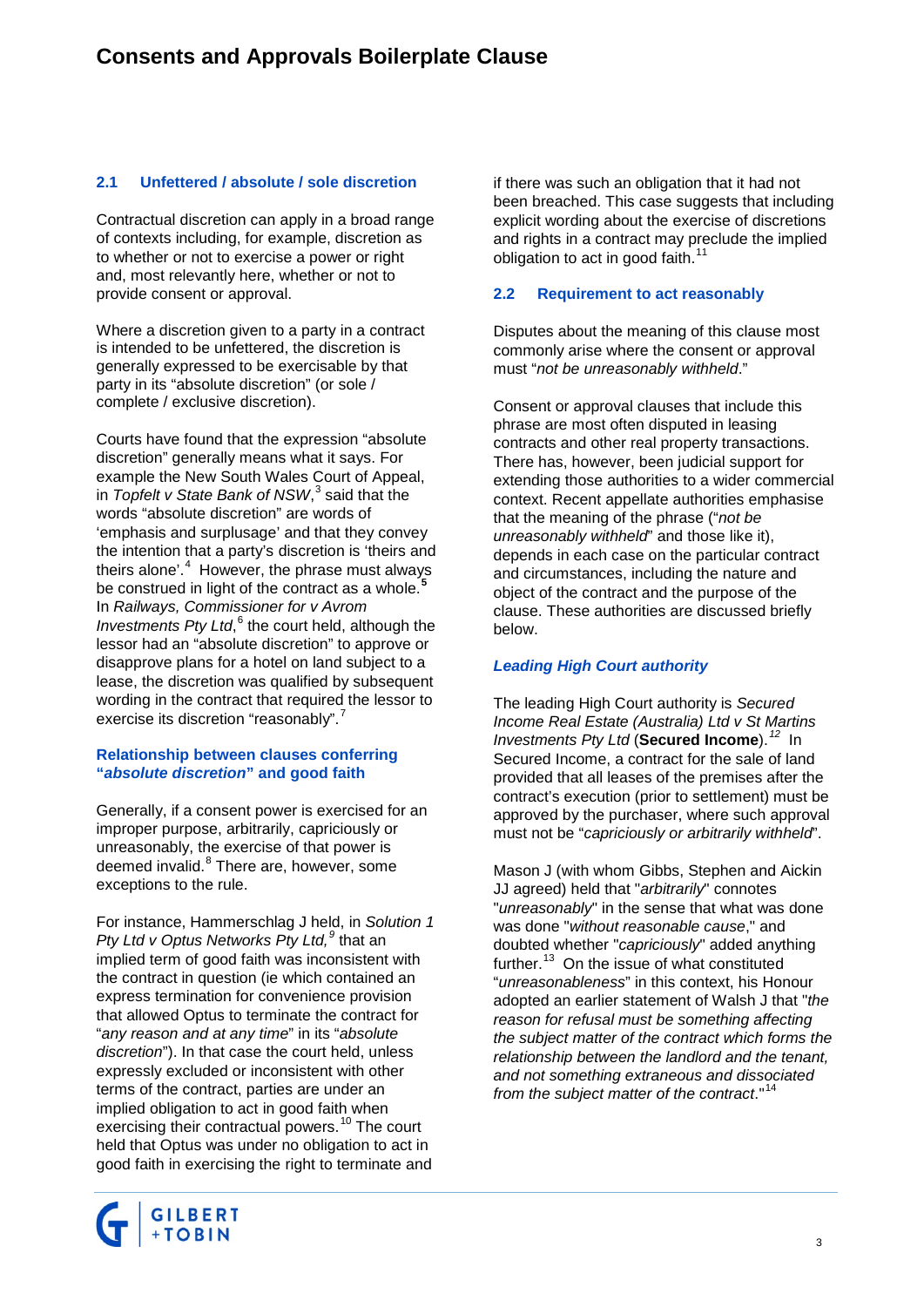## *Secured Income principles extended to commercial contexts*

In *Cathedral Place Pty Ltd v Hyatt of Australia Ltd*, [15](#page-5-14) Nettle J held that "*logic dictates*" that the approach taken to consents to assignments of leases in cases such as Secured Income should be extended to a hotel manager's consent to the assignment of the hotel owner under a hotel management agreement.[16](#page-5-15) However, his Honour emphasised that the considerations which may relevantly be taken into account when reasonably withholding consent under such a provision will always depend on the particular contract.<sup>[17](#page-5-16)</sup>

This approach was endorsed in *EDWF Holdings 1 Pty Ltd v EDWF Holdings 2 Pty Ltd* (**EDWF**),*[18](#page-5-17)* which concerned a clause in a joint venture agreement. The clause provided that prior written consent to a change in control of a participant was required, with such consent not to be unreasonably withheld.

Buss JA (with whom Owen and Newnes JJA agreed) held that it was "*essential to exercise caution in reviewing authorities decided in different contractual settings*." His Honour contrasted the nature of a joint venture transaction with that of a grantor / grantee of a right under a contract or a lessor / lessee relationship, which relationships do not involve the common pursuit of a venture, and in which the fundamental rights and interests of the parties in respect of the subject matter of the transaction will usually be opposed.<sup>[19](#page-5-18)</sup>

Buss JA held that, in general, a joint venturer would not be acting unreasonably in withholding its consent if the grounds were held honestly, related to the objects of the joint venture or the rights of a party to it, were permissible under the joint venture agreement and were not unreasonable. If any of those factors was not satisfied then, in general, the joint venturer would be acting unreasonably.*[20](#page-5-19)*

Subsequently, in *Fulham Partners LLC v National*  Australia Bank Ltd, <sup>[21](#page-5-20)</sup> Basten JA (with whom Bergin CJ in Eq and Barrett JA agreed) considered whether the refusal to agree to an assignment of an agreement to supply consultancy services was unreasonably withheld. His Honour cited the test in Secured Income, but

also noted the importance of the context. His Honour found that the considerations raised in refusing consent were all concerned with the status, both legally and financially, of the proposed assignor and assignee. His Honour held that these reasons were legitimate grounds on which to reasonably withhold consent because they did not relate to matters extraneous to the agreement and were not collateral or improper considerations.<sup>[22](#page-5-21)</sup>

While the court emphasised that the question of "*reasonableness*" must be determined by reference to the particular contract, the following principles were also useful in determining the "*reasonableness*" of the withholding. Namely, that:

- it is a question of fact whether the withholding is "*reasonable*" and the expression should be given a broad and common sense meaning; $^{23}$  $^{23}$  $^{23}$
- the "*unreasonableness*" of the withholding is determined objectively having regard to all the circumstances of the case, including the reasons given (or not given) to support the withholding; $24$  and
- it is objectively unreasonable to withhold consent for the purpose of achieving an objective that is "*a collateral advantage outside the terms of the contract*".[25](#page-5-24)

In *St Barbara v Hockley [No 2],*[26](#page-5-25) Beech J applied the approach outlined in EDWF above, but emphasised that the proper construction of the relevant contract was of "*central significance*" in determining whether the grounds for withholding consent relate to the pursuit of the objects of the contract (ie and are reasonable), or whether they are extraneous (ie and are unreasonable).<sup>[27](#page-5-26)</sup>

Critically, the party alleging "*unreasonableness*" has the onus of proof and must demonstrate that the withholding was *objectively unreasonable*. [28](#page-5-27)

It is worth noting, however, that facts not known to a party refusing consent, but existing at the time of refusal, may be used at a later time to support the "*reasonableness*" of their decision to withhold.<sup>[29](#page-5-28)</sup> Equally, facts existing at the time consent was refused, but not actually or constructively known to the party refusing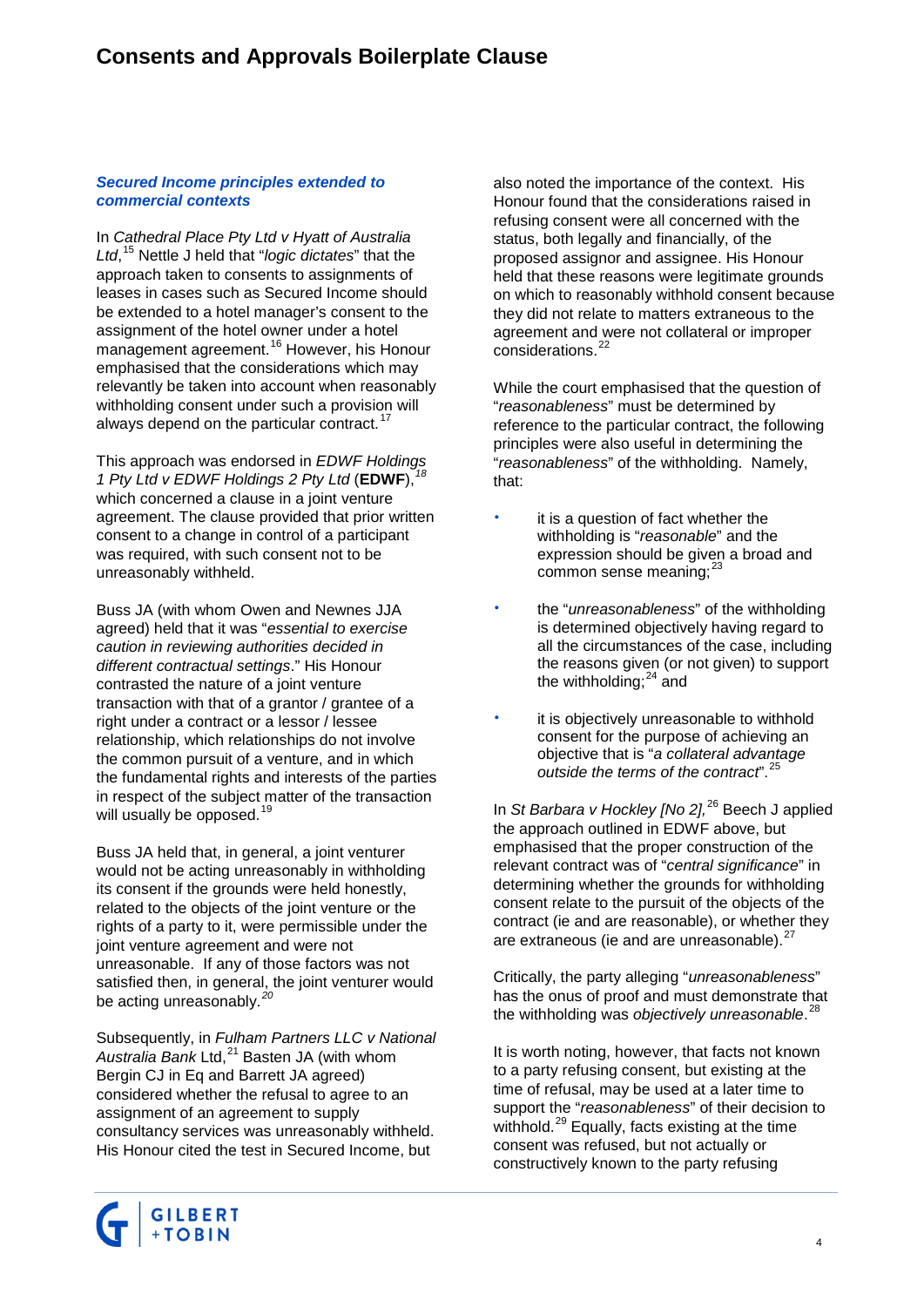consent, may also be relied on to establish that a reason for the refusal was "*unreasonable*".[30](#page-5-29)

#### **2.3 Prescribed instances of "***unreasonableness***"**

In *Lockrey v Historic Houses Trust of New South Wales[31](#page-5-30)* the NSW Court of Appeal gave effect to a consent provision that set out express examples in which consent could be deemed unreasonable.<sup>[32](#page-5-31)</sup> In that case, the lessor refused to grant consent for an assignment of a lease and, because the situation was covered by the contract it was unnecessary for the Court to determine the "*reasonableness*" of the refusal.

This demonstrates that one way to effectively rule out any ambiguity surrounding "*reasonableness*" is to expressly prescribe circumstances or provide examples in the contract where conduct would be deemed "*unreasonable*".

# **3 Drafting and reviewing the sample clauses**

## **3.1 About the clauses**

There are two sample clauses.

## *Consents and approvals – absolute discretion*

This clause is drafted from a neutral position. It states:

> *"Except as expressly provided in this [deed/agreement], a party may conditionally or unconditionally in its absolute discretion give or withhold any consent or approval under this [deed/agreement]".*

#### *Consents and approvals – not unreasonably withheld*

This clause is drafted in favour of the party likely to rely on / require the consent:

> *"Except as expressly provided in this [deed/agreement], a party may conditionally or unconditionally give or withhold any consent or approval under this [deed/agreement], but that consent is*

*not to be unreasonably delayed or withheld".*

For reasons discussed in item [1.1](#page-1-0) above, it is prudent to include a consents and approvals clause in a contract. This ensures that the parties' intentions about the process and standard of behaviour applicable to the decision to provide / withhold consent under the contract is clear.

## **3.2 How effective is it and when should I amend the sample clause?**

A consents and approvals clause is effective from an evidentiary perspective. It demonstrates the parties' intention about the process that should be applied when deciding whether consent or approval shall be provided under the contract.

As with all boilerplate clauses, the sample clauses should be amended to suit the particular needs and circumstances of your client. This may be done, for instance, by setting out specific grounds on which consent or approval may be withheld, or by setting out the circumstances in which consent or approval is not required.<sup>[33](#page-5-32)</sup>

# **ENDNOTES**

 $\frac{1}{1}$ See eg *United Group Rail Services Limited v Rail Corporation New South Wales* [2009] NSWCA 177 where Allsop P at [61, with whom Ipp and Macfarlan JJA agreed, said the issue was "not settled"; similarly in *Acton Real Estate Pty Ltd v Shemiran Pty* Ltd [2011] WASCA 33, Newnes JA, with whom Murphy JA agreed, said it was an ""open question…. that… is still to be determined." See also *CBA v Barker* (2014) 312 ALR 356 and *Royal Botanic Gardens v South Sydney* (2002) 240 CLR 45. <sup>2</sup> See *Vodafone Pacific Ltd & v Mobile Innovations Ltd* [2004]

NSWCA 15, [198]-[200]. See generally *Lewis v Bell* (1985) 1 NSWLR 731, where the NSW Court of Appeal stated that an implied term would not be found where the parties had directed their attention to the subject matter of the suggested implication and stipulated that no such implication was to be made. This is because the express stipulation meant the proposed implication would not be necessary to give business efficacy to the contract. Recently, in *CBA v Barker* (2014) 312 ALR 356 the High Court re-emphasised that the requirement that a term implied in fact be necessary to give business efficacy to the contract. As a general principle, parties are free to expressly agree that their contract will not include any terms implied by the common law. Further, terms implied by the common law may also be excluded if they are inconsistent with a term or the terms of the contract: *Castlemaine Tooheys v CUB* (1987) 10 NSWLR 468. The weight of authority supports the view that an implied term of good faith will be not be found where there is either an express or implied exclusion

of the term. <sup>3</sup> (1993) 6 BPR 13,209; [1994] ANZ ConvR 350; (1993) NSW ConvR 55-676; BC9301739.